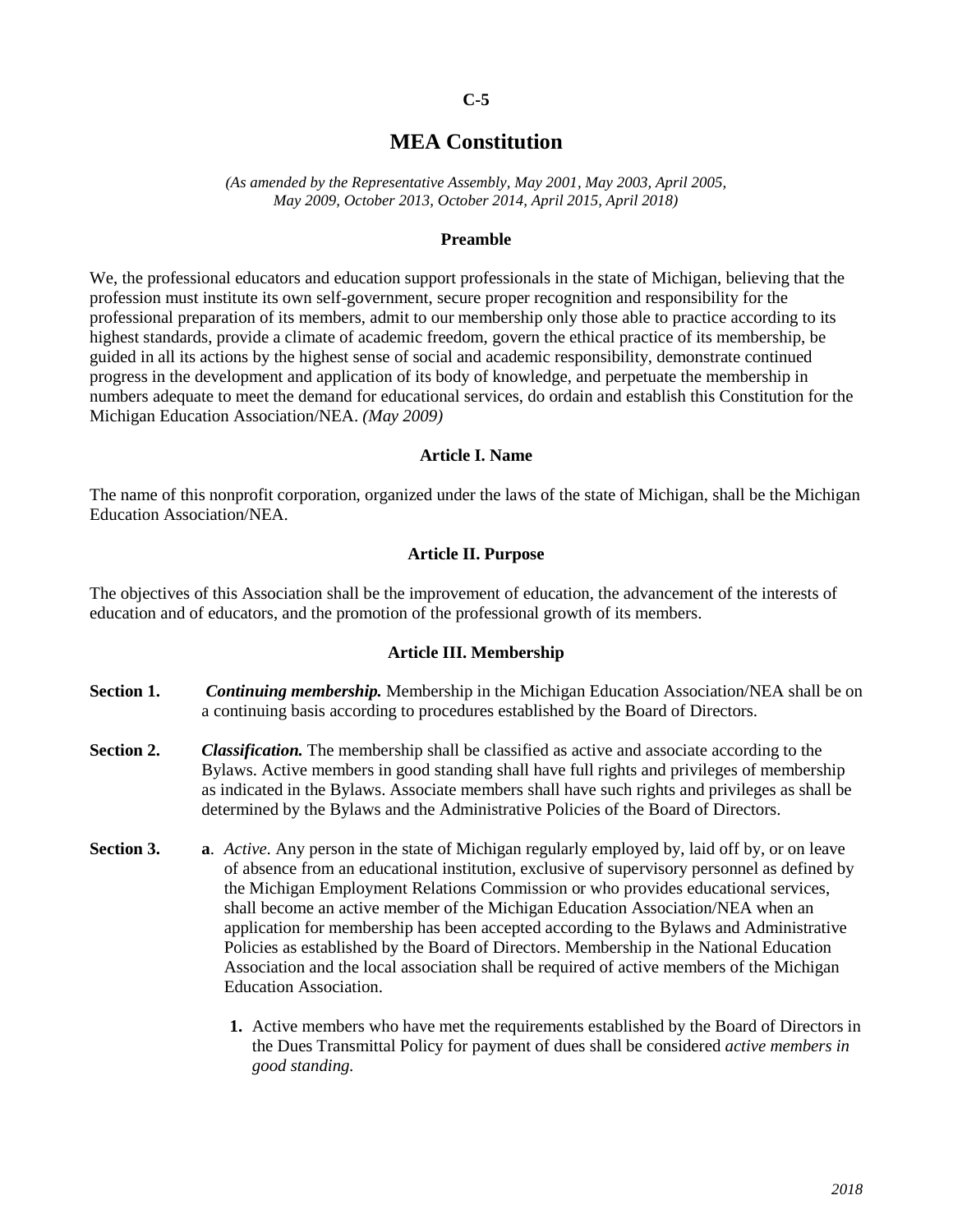- **2.** Active members who have not met the requirements established by the Board of Directors in the Dues Transmittal Policy for payment of dues shall be considered *active members in arrears* and do not have full rights and privileges of membership.
- **3.** Failure to maintain status as an active member in good standing does not relieve the member of the obligation of paying dues for all time as an active member.
- **b.** *Associate*. Any person who is not eligible for active membership may become an associate member when an application has been accepted according to the qualifications as defined in the Bylaws.
- **c.** *MEA-Retired.* An active member shall become a pre-retired member of the MEA-Retired/NEA-Retired upon payment in full of dues in an amount set by the MEA Board of Directors, unless the active member notifies the local association in writing that the member chooses not to be a pre-retired member of MEA-Retired/NEA-Retired. These dues shall be in addition to the dues established under Article II, Section C2 of the Bylaws.
- **d.** *Categories of membership.* The Representative Assembly may create and define categories of membership within active, associate and MEA-Retired classifications. The Board of Directors shall make such rules as are necessary to maintain such categories.
- **Section 4.** *Termination of membership.* Any member of the Association shall remain a member until resignation, expulsion or suspension, or failure to fulfill the conditions of membership other than payment of dues as established in the Bylaws.

# **Article IV. Officers**

- **Section 1.** *Officers.* The officers of the Association shall be the president, the vice president, the secretarytreasurer, the members of the Board of Directors, and regularly elected delegates to the Representative Assembly. Any active member in good standing of the Association may nominate or be nominated for office and the member elected shall remain an active member in good standing throughout the term. The terms of the president, vice president and secretarytreasurer of the state Association shall be for three (3) years beginning September 1. No person may serve more than three (3) consecutive terms as president. Completing an unexpired term shall not constitute a term for the purposes of this section, but in no event may a person serve as president more than ten (10) years.
- **Section 2.** *President.* The president of the Association shall be the chief executive and operating officer of the Association and shall be responsible for all functions pertaining to the interpretation and development of Association policy, for directing, administering and coordinating the programs of the Association, and for the implementation of the policies of the Association. The president of the Association shall preside at all official meetings of the Association; shall perform for the Association such duties which are customarily associated with this office; and shall have the power to delegate presidential functions for limited and specific purposes, not otherwise prohibited by the Constitution or Bylaws. The president shall perform as a full-time officer of the Association.
- **Section 3.** *Vice president.* Shall serve as ex officio on the Executive Committee and perform duties consistent with the position as may be assigned by the president. The vice president may, upon action of the Board of Directors, perform as a full-time officer of the Association.
- **Section 4.** *Secretary-treasurer.* The secretary-treasurer shall serve as ex officio on the Executive Committee, make annual financial reports as required by the Board of Directors, and perform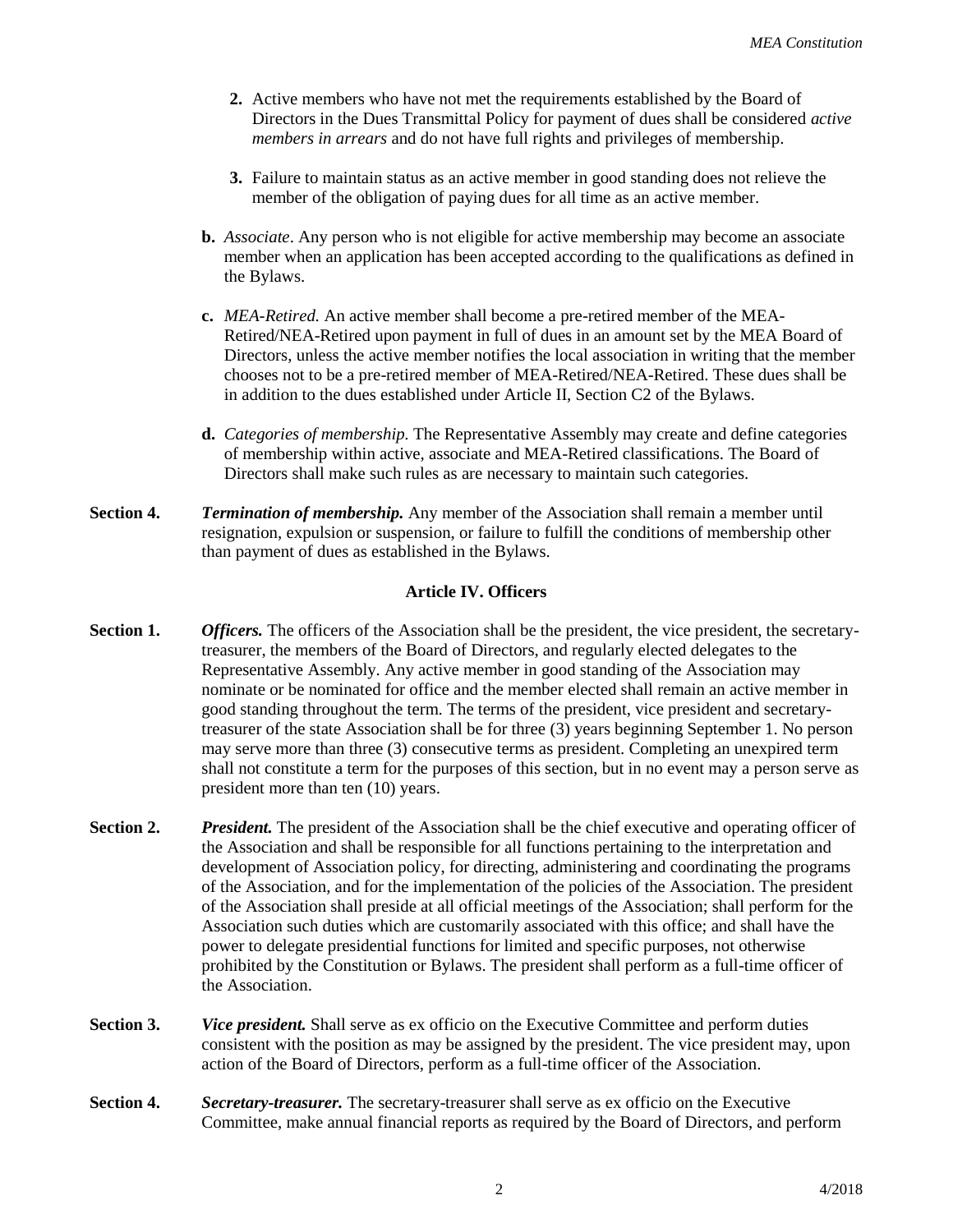duties consistent with this position as may be assigned by the president, and shall, in the absence of the president and vice president, preside at official meetings of the Board of Directors.

- **Section 5.** *Election of officers.* Election of officers shall be by secret ballot of Representative Assembly delegates.
- **Section 6.** *Succession and vacancies.* Vacancies occurring by reason of death, resignation, incapacity, judgment of impeachment or other disqualification shall be filled according to procedures established in the Bylaws of the Association.
- **Section 7.** *Recall.* Elected MEA officers (president, vice president, secretary-treasurer, members of the Board) may be recalled for just cause according to procedures established in the Bylaws of the Association or the constitution of the region
- **Section 8.** *Honorariums.* The officers and the executive director shall not accept honorariums, fees, etc., for personal use. Such fees may be accepted for the Association and placed in the Association's treasury or they may be directed by the officer to a charity or other educational agency provided a statement of such transaction is filed with the Association.

# **Article V. The local**

- **Section 1.** *Function.* The local shall be the basic organizational unit of the Association. The functions of the local shall be to provide the organization through which:
	- **a.** The members in good standing of the Association may participate in the formulation and evaluation of policies, plans and programs of the Association;
	- **b.** The adopted program of the Association may be made effective within the boundaries of the local;
	- **c.** Problems, issues and policies may be initiated for regional and state consideration;
	- **d.** Referenda may be held on regional and state problems, issues and policies.
- **Section 2.** *Powers.* The active members in good standing and life members of the Association within any school district, combination of school districts, educational institutions, agencies or private entities shall have the right to organize as a local; shall elect delegates to the Representative Assembly and the region council; shall establish such agencies and agents as may be required for the effective promotion of Association activities within the local; shall take any steps made necessary by the provisions of the Bylaws of the Association or by the acts of the Representative Assembly or the Board of Directors; shall adopt its own bylaws, appoint its own committees, and undertake any lines of work deemed necessary in the light of needs within the local, provided that such action shall not be in conflict with the provisions of the Constitution, the Bylaws of the Association, or the acts of the Representative Assembly or the Board of Directors; and shall meet the minimum standards of affiliation of the MEA/NEA.\*
- **Section 3.** *Organization.* A local shall consist of the active and life members of the Association in a single school district, an intermediate school district, or a combination of school districts, a single educational institution, educational corporation, agency, professional education association, or private entity, and may be established as a unit by the Board of Directors and shall be

 $\overline{a}$ 

<sup>\*</sup> *Refer to the last page of the MEA Bylaws for minimum standards.*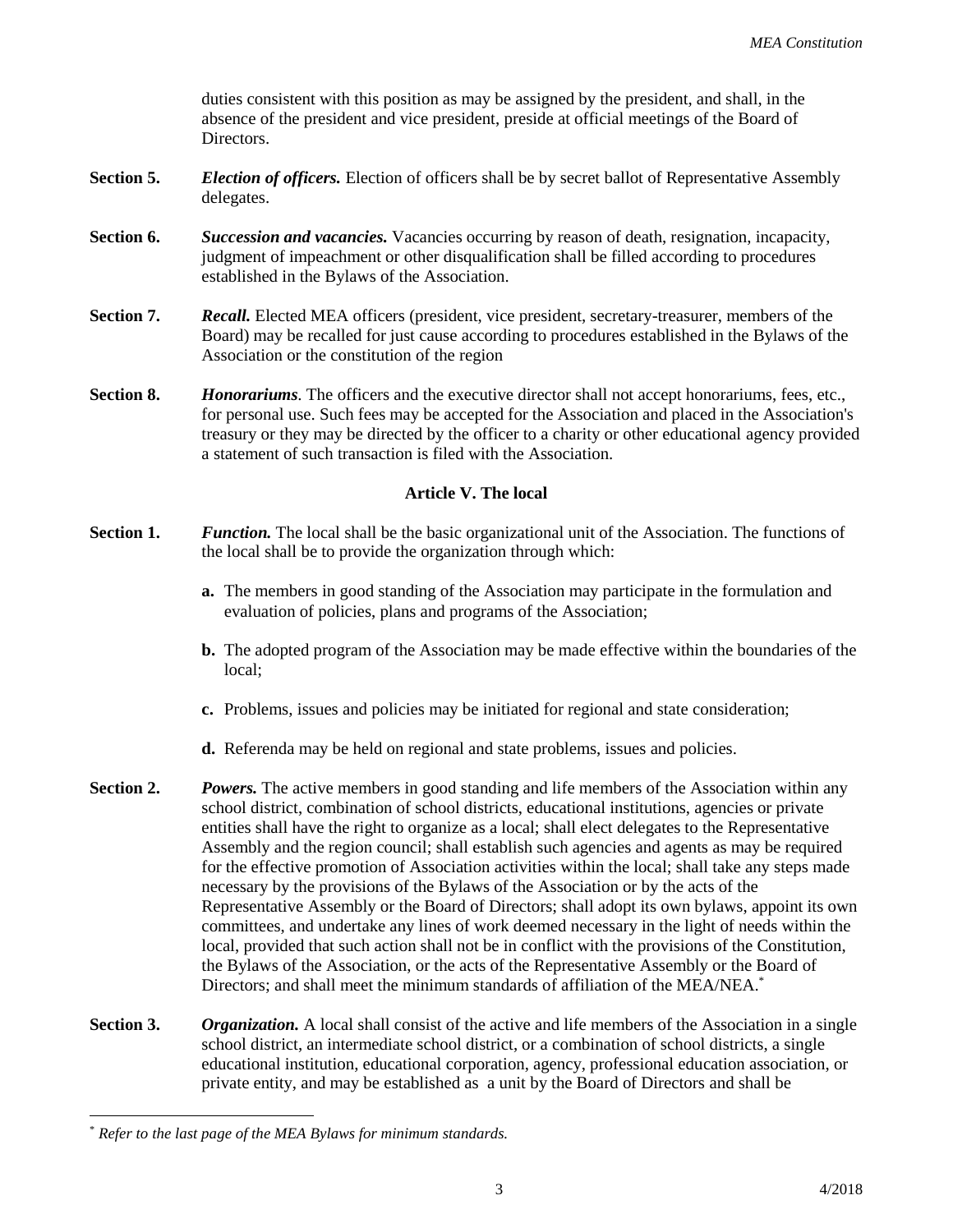designated as \_\_\_\_\_\_\_\_\_\_\_\_\_\_-MEA/NEA. Education support professionals and professional educators may maintain separate locals within a local. *(May 2009)*

- **Section 4.** *Governance body.* Provisions shall be made to include at least one (1) Representative Assembly delegate as a member of the local's governing board.
- **Section 5.** *Representation.* A local shall have representation on the region council and Representative Assembly upon maintenance of the minimum standards for representation as set forth in the Bylaws.
- *Section 6. Election of delegates.* The procedure to be followed in the election of delegates to the Representative Assembly shall be as outlined in the Bylaws and Administrative Policies.
- **Section 7.** *Election and recall of local officers.* All locals shall elect their officers at least once every three (3) years by secret ballot among the active members in good standing. An official report of the local election shall be filed with the MEA following the election. Each local shall establish, in its constitution and bylaws, procedures for election and recall of elected officers, provided such recall procedures meet the requirements as prescribed in the Bylaws of the state Association.
- **Section 8.** *Local funds.* Funds shall be made available to locals by the state Association upon fulfillment of conditions as set forth in the policies as adopted by the Representative Assembly and the Board of Directors.

# **Article VI. The region**

- **Section 1.** *Region.* The *region* shall be the intermediate unit between the state Association and the local associations within the region, and shall be established by the Board of Directors to consist of a local association or a group of local associations depending upon the number of members and the compactness of the area to be served.
- **Section 2.** *Region council.* The *region council* shall be the organization of the region and shall meet at least three (3) times during the school year. Composition of the region council shall be as defined in the Region Council Constitution as established by the Board of Directors.
- **Section 3.** *Powers.* The region council shall provide for its own organization, elect its own officers, appoint its own committees, levy dues upon its constituent locals, and undertake any lines of work deemed necessary to the needs of the region, and shall have the power to establish such agents and agencies as may be required for the effective promotion of the activities of the Association within the region, and take any action necessary under the provisions of the Constitution and Bylaws of the Association, the acts of the Board of Directors or the Representative Assembly.
- **Section 4.** *Funds.* The state Association shall provide the region with funds for the appropriate expense for the activities of the region, as provided in the Bylaws.

# **Article VII. The Representative Assembly**

- **Section 1.** *Function.* The *Representative Assembly* shall be the legislative body of the Association.
- **Section 2.** *Membership.* The *Representative Assembly* shall be constituted as follows:
	- a. Regularly elected delegates or their regularly elected alternates from locals or membership units within the Michigan Education Association/NEA;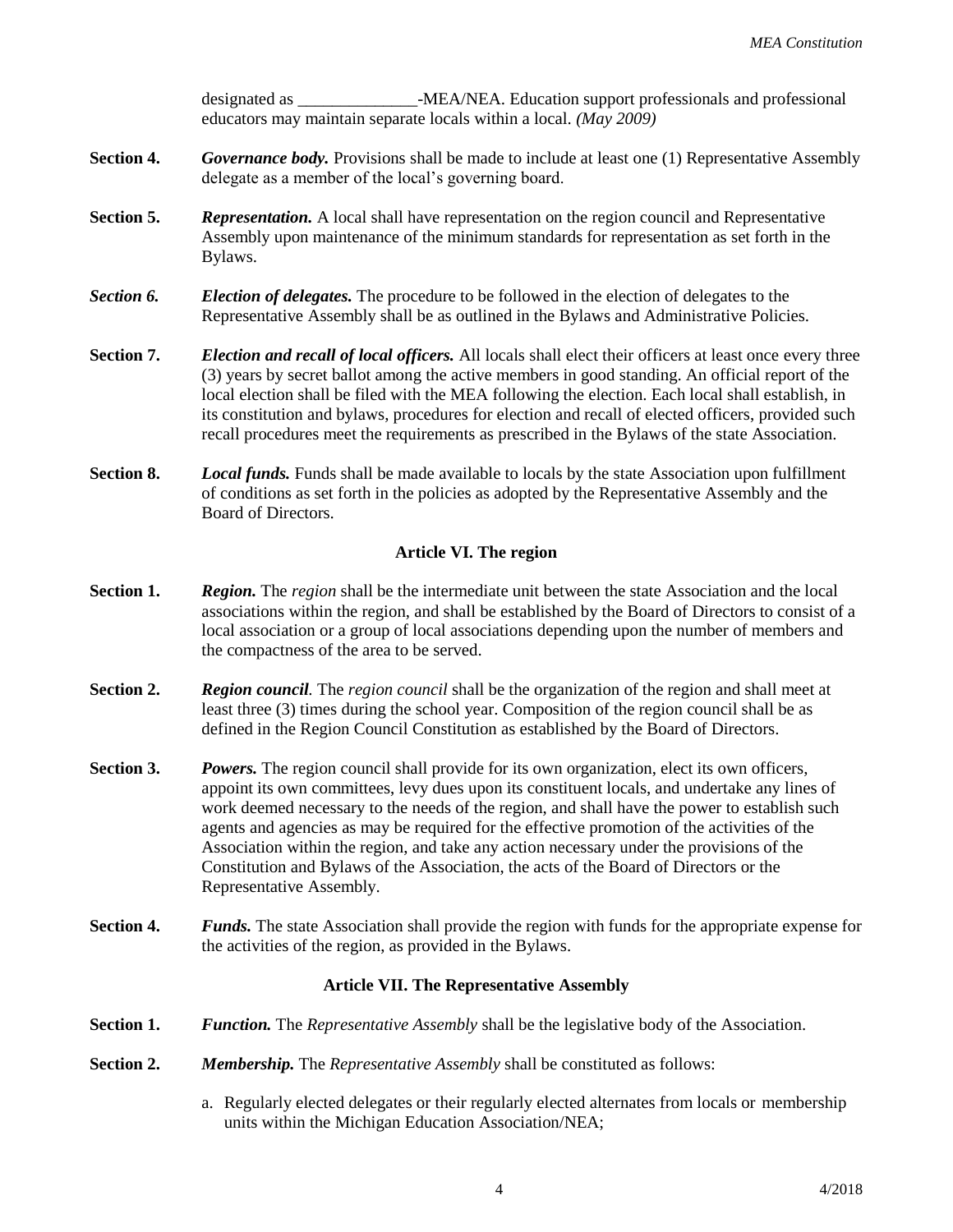- b. Members of the Board of Directors, vice president, secretary-treasurer, NEA state directors, and Michigan members who are members of the NEA Executive Committee. These members who are not otherwise members of the Representative Assembly shall be members ex officio without voting power;
- c. Notwithstanding any provision to the contrary, the Board of Directors may adopt such administrative policies as it deems necessary to assure that the voting delegation includes representatives of Minority Persons, 3-1(g) in sufficient numbers so that the percentage of representatives of Minority Persons, 3-1(g) in the delegation equals as nearly as possible the percentage of Minority Persons, 3-1(g) persons in the population of the state of Michigan as reported by the U.S. Census Bureau. Minority Persons, 3-1(g) and representatives of Minority Persons, 3-1(g) shall be defined in the Bylaws.
- **Section 3.** *Meeting.* The Representative Assembly shall meet annually. Such meeting shall be held in the months of April or May. The meeting of the Representative Assembly shall be designated as the annual meeting of the Association. Special sessions may be called by the Board of Directors upon a two-thirds (2/3) vote of that body and must be called by the Board of Directors within thirty (30) days after receipt of a petition signed by at least thirty percent (30%) of the voting membership of the Representative Assembly. *(April 2018)*
- **Section 4.** *Organization.* The Representative Assembly shall have the power to organize by passing upon the credentials of delegates, to elect every three (3) years a president, vice president and secretary-treasurer of the Association, and to appoint such special committees as are necessary for the efficient conduct of its own affairs. The president of the Association shall preside over all meetings of the Representative Assembly and, in case of a tie vote on any issue before the Representative Assembly other than the election or recall of any officer, shall cast the deciding vote.
- **Section 5.** *Powers.* As the legislative body of the Association, the Representative Assembly shall hear and act upon reports from the commissions of the Association, the Board of Directors and the executive director; receive and act upon petitions; pass upon and approve the budget of the Association; formulate policies; project programs of activity; make appropriations; establish special services to be offered by the Association; conduct the business affairs of the Association and have all other powers and duties necessary to the achievement of the objectives of the Association which are not specifically delegated to other agents or agencies by this Constitution and Bylaws.

# **Article VIII. Commissions of the Association**

- **Section 1.** *Function.* The *commissions* of the Michigan Education Association shall be the agencies through which the Representative Assembly and the Board of Directors shall direct continuing study of problems related to the purposes of the Association and shall be the agencies through which the Representative Assembly and the Board of Directors may exercise general advisory and supervisory direction of major Association activities.
- **Section 2.** *Authorization.* The number of commissions which shall be in existence at any given time shall be at the discretion of the Representative Assembly and shall be sufficient to provide for continuing study of all the major functions and activities of the Association.
- **Section 3.** *Membership.* Membership of MEA commissions shall be as defined in the Bylaws.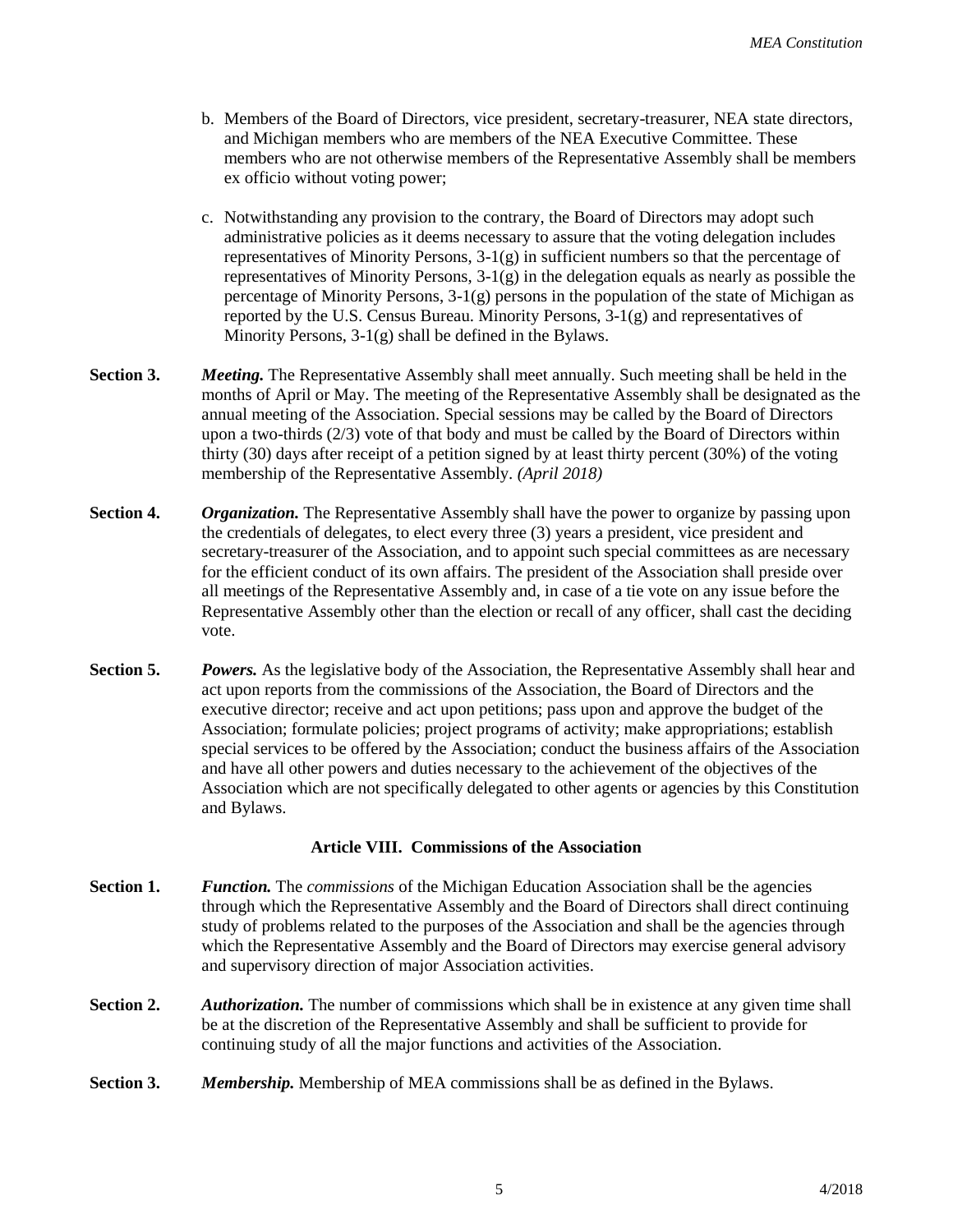**Section 4.** *Powers.* Each commission shall conduct studies, make investigations and prepare recommendations for the Board of Directors and Representative Assembly with regard to any problems relating to its own area of responsibility. At the discretion of the Board of Directors, any commission may be given general supervisory responsibility over the administration of any program or activity which falls within its field.

# **Article IX. Board of Directors**

**Section 1.** *Function.* The *Board of Directors* shall be the agency through which the general administrative and executive functions of the Association shall be carried out.

# **Section 2.** *Membership*

- **a***.* The Board of Directors shall be composed of the president of the Association, the vice president, the secretary-treasurer, and the members to be elected by the membership at large of the region, provided that a sufficient number of representatives of Minority Persons, 3- 1(g) shall sit on the Board so that the percentage of representatives of Minority Persons, 3-  $1(g)$  on the Board shall be no less than the percentage of Minority Persons,  $3-l(g)$  in the population of the state of Michigan as reported by the U.S. Census Bureau. If no NEA state director is a voting member of the Board of Directors, then the senior NEA state director shall become a voting member. (In the event that there are two (2) senior NEA directors, the voting member shall be chosen by lot.)
- **b.** Region Board members shall be elected for staggered three (3) year terms beginning September 1 as determined by the Board of Directors. The election shall be by secret ballot. The Bylaws shall designate the number of representatives of Minority Persons,  $3-1(g)$  from the regions. Positions on the Board filled by region elections which become vacant shall be filled as provided in the constitution of the region. At-large Board members shall be nominated and elected at the Representative Assembly for staggered three (3) year terms beginning September 1 as determined by the Board of Directors. In any case where a vacant position must be filled, if that position was designated representative of Minority Persons, 3- 1(g), it shall remain so designated. The president, the vice president and the secretary-treasurer shall have voting power on the Board of Directors. *(April 2018)*
- **c.** Education support professional representation on the Board shall be no less than one (1) director per two thousand (2,000) education support professional members, or major fraction thereof. In the event that an insufficient number of education support professional persons is elected according to the procedures as provided in the constitution of the region, nominations shall be presented according to Administrative Policies established by the Board of Directors to the Representative Assembly, which shall elect the necessary number of Board members to ensure that ratio. In the event that, in subsequent elections within the various regions, education support professional persons are elected to the Board, a corresponding number of those persons elected by the Representative Assembly shall retire from the Board at the expiration of their regular term of office on the Board. *(May 2009, April 2015)*
- **d.** Higher education representation on the Board shall be no less than two (2) directors (one from a two [2] year institution and one from a four [4] year institution). In the event that an insufficient number of higher education representatives is elected according to the procedures as provided in the constitution of the region, nominations shall be presented according to the Administrative Policies established by the Board of Directors to the Representative Assembly, which shall elect the necessary number of Board members to ensure that ratio. In the event that, in subsequent elections within the various regions, higher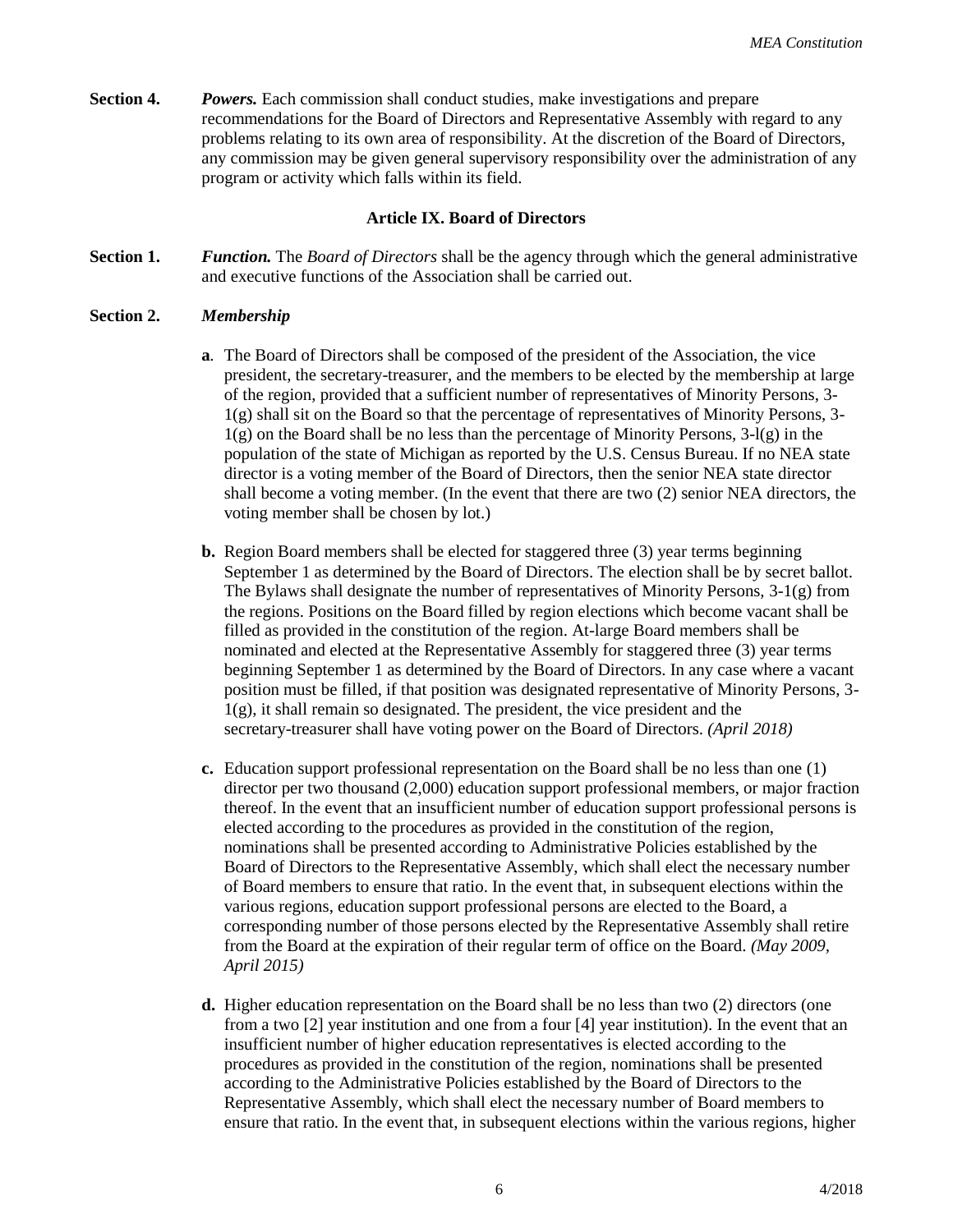education persons are elected to the Board, the corresponding person elected by the Representative Assembly shall retire from the Board at the expiration of his/her regular term of office on the Board.

- **e.** In the event that the number of Minority Persons,  $3-1(g)$  elected to the Board according to the procedures as provided in the constitution of the region is not sufficient to equal the percentage of the minority population of the state of Michigan as reported by the U.S. Census Bureau, nominations shall be presented, according to Administrative Policies established by the Board of Directors, to the Representative Assembly, which shall elect the necessary number of representatives of Minority Persons, 3-1(g) at-large Board members to ensure that the ratio of Minority Persons,  $3-l(g)$  to majority group Board members as provided in this section shall be obtained. In the event that, in subsequent elections within the various regions, Minority Persons,  $3-1(g)$  are elected to the Board, a corresponding number of those persons elected by the Representative Assembly shall retire from the Board at the expiration of their regular term of office on the Board. At-large Board members shall be elected for staggered three (3) year terms beginning September 1 as determined by the Board of Directors.
- **f.** At the Representative Assembly there shall be elected every three (3) years: 1) a slate of a president/vice president and 2) a secretary-treasurer, who shall become voting members of the Board of Directors on September 1, following their election. An elector shall be permitted to choose among individual candidates for president and vice president if not wishing to vote for an entire slate.

In the event no candidates for the offices of president and vice president and secretarytreasurer have been announced sixty (60) days prior to the Representative Assembly, the MEA Board of Directors shall appoint a nominating committee to name two (2) candidates for president, two (2) candidates for vice president and two (2) candidates for secretarytreasurer, not later than thirty (30) days prior to the Assembly at which election is held.

- **g.** In the event that a member of the Board of Directors is absent from three (3) consecutive meetings or fails to attend at least sixty percent (60%) of the meetings per year, such position shall be declared vacant. Exceptions may be made by a majority vote of the Board of Directors, when circumstances exist that are beyond the control of the individual Board of Directors member.
- **Section 3.** *Meetings.* Regular meetings of the Board of Directors shall be held at least five (5) times each year upon call of the Executive Committee. Special meetings of the Board of Directors may be called by the Executive Committee at its own discretion and shall be called upon the written request of five (5) members of the Board representing at least three (3) regions.
- **Section 4.** *Organization.* The Board of Directors shall have the right to provide for its own organization and to appoint any necessary committees at a specially called organizational meeting.
- **Section 5.** *Powers.* The Board of Directors shall conduct, manage, and control the affairs and business of the Association between meetings of the Representative Assembly, subject to the policies established by the Representative Assembly, shall have the power to review the case of any person applying for membership in the MEA/NEA and to deny or admit such persons to MEA/NEA membership, shall have the power to fill vacancies in office, except that of elected Board members, of vice president, and of secretary-treasurer until the time of the next Representative Assembly, may exercise the power of executive clemency by removing censure and reinstating a member suspended or expelled by the Board of Reference, and shall exercise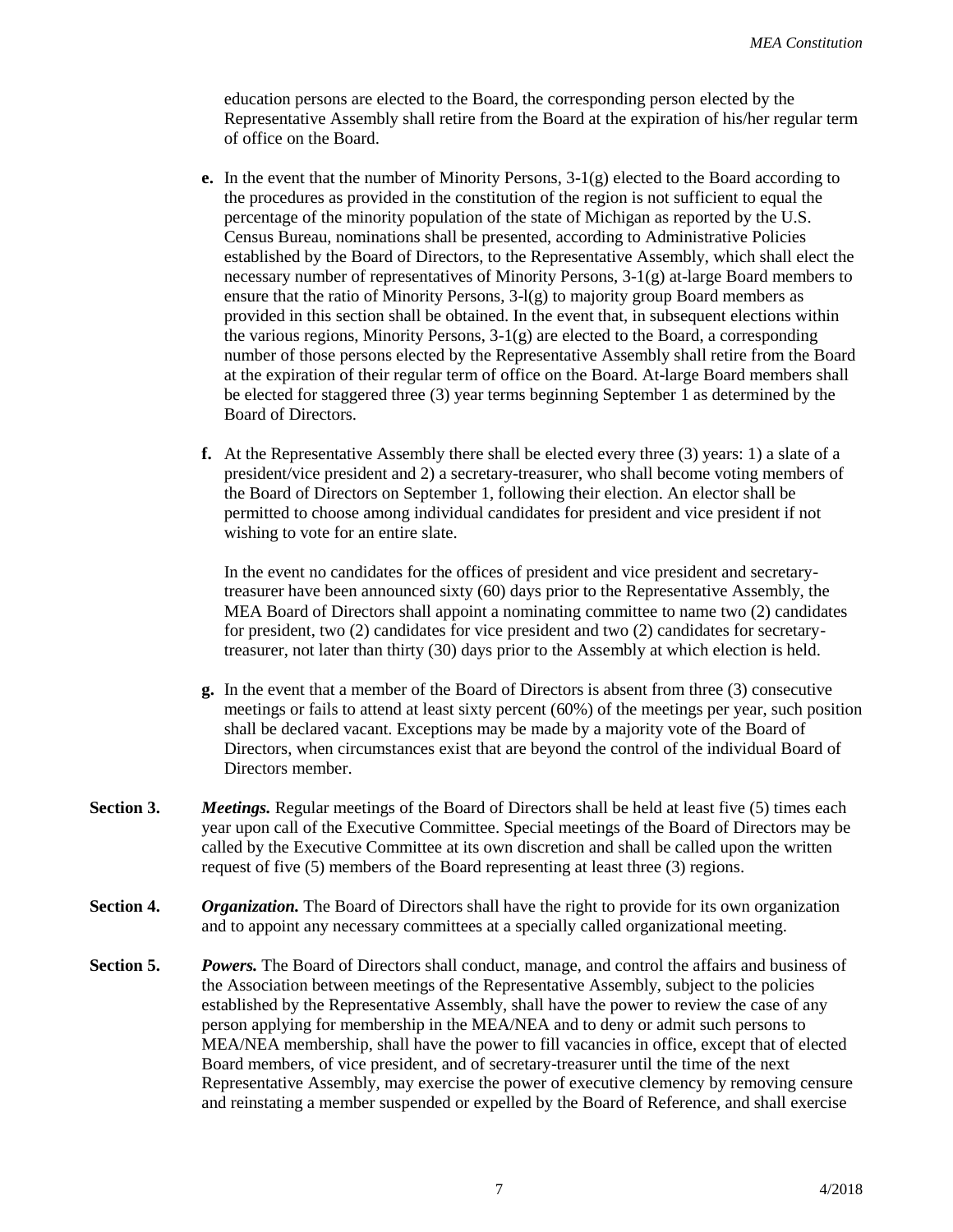such other powers as are delegated to it by the provisions of the Bylaws or by the acts of the Representative Assembly.

## **Article X. Executive Committee**

The *Executive Committee* shall be the ad interim committee of the Board of Directors and shall be composed of the president, vice president and the secretary-treasurer of the Association and six (6) members elected by the Board of Directors from within its own membership for terms of two (2) years, provided that the terms of not more than three (3) of the elected members shall expire at the same time. The immediate past president of the MEA/NEA shall be a member of the Executive Committee for the first year after completing the term of president. The president shall act as chairperson of the Executive Committee. All members of the Executive Committee, except the immediate past president, shall have voting power. All proceedings of the Executive Committee shall be subject to review by the Board of Directors. The Executive Committee shall have original jurisdiction over all disputes arising under the Crisis Assistance Program and charges or other proceedings relating to the discipline of members who continue in active employment during the course of a labor dispute where the withdrawal of services by other members has occurred. The Executive Committee shall have original and only jurisdiction over all disputes arising under alleged violations of the duty of fair representation. The Executive Committee shall administer such other functions as may be approved by the Board of Directors.

## **Article XI. The Association staff**

- **Section 1.** The *staff* of the Association shall consist of an executive director and such other employees as may be needed to transact the business of the Association.
- **Section 2.** The *executive director* of the Association shall be primarily responsible for, at the direction of the president, directing, administering and coordinating the programs of the Association and for implementation of policy made by and in accordance with policies, goals and objectives established by the Representative Assembly and interpreted by the Board of Directors and/or chief executive officer.
- **Section 3.** The executive director shall hold the position under a contract of not more than four (4) years' duration subject to annual review by the Board of Directors.

# **Article XII. Ethics, rights and Board of Reference**

- **Section 1.** *Code.* The Code of Ethics for the Education Profession shall be the Code of Ethics for the Michigan Education Association/NEA and all its constituent units. Associated organizations affiliated with the Association may adopt supplementary principles and standards peculiar to the needs of their members.
- **Section 2.** *Board of Reference.* The judicial powers of the Association shall be vested in one (1) Board of Reference and such subordinate judicial bodies as may be established by the Representative Assembly in the Bylaws.
- **Section 3.** *Jurisdiction*. The jurisdiction of the Board of Reference shall extend to cases arising under this Constitution, the Bylaws, the Administrative Policies of the Association, and the Guidelines for NEA UniServ in Michigan. This jurisdiction will not extend to disputes arising under the Crisis Assistance Program, alleged violations of the duty of fair representation, or matters involving discipline of members who continue in active employment during the course of a labor dispute where the withdrawal of services by other members has occurred, which jurisdiction shall be vested in the Executive Committee of the Board of Directors.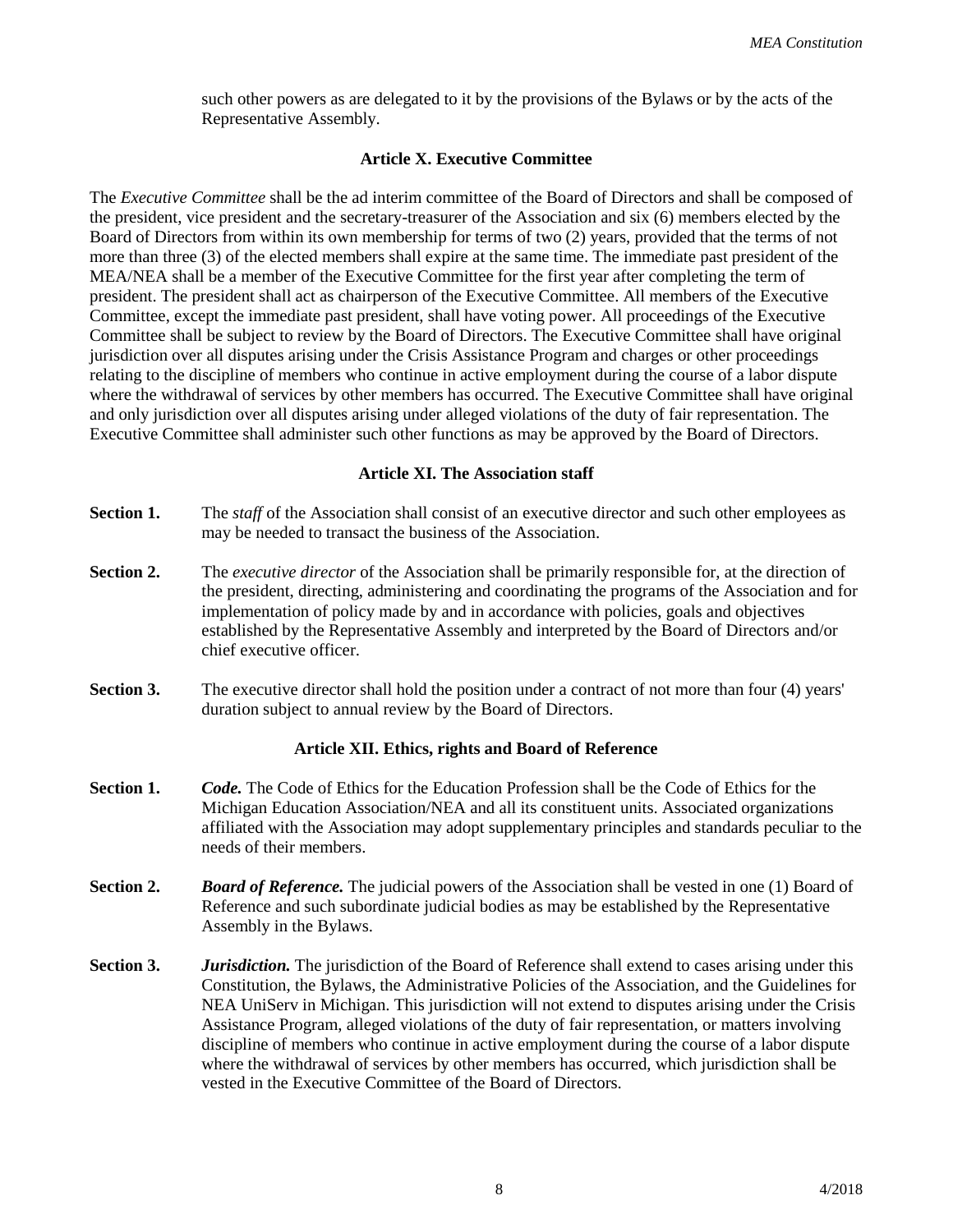- **a.** The Board of Reference shall have the original jurisdiction in cases to which the Association, a local association or a region council is a party or in any case where it does not appear that the charges could be tried fairly and impartially on the local level. When the Board of Reference has original jurisdiction, it shall designate one (l) member of the Board to hear and determine the charges. An appeal of that determination may be taken by any aggrieved party to the entire Board of Reference. The member of the Board of Reference who heard the charges in the original proceeding shall not participate as a member of the Appeal Board of Reference.
- **b.** The Board of Reference shall have appellate jurisdiction in judicial cases appealed from decisions rendered by subordinate judicial bodies.
- **c.** The Board of Reference shall have the following powers:

**1.** To censure, to suspend, to fine or to expel any member;

**2.** To remove censure;

- **3.** To reinstate a suspended or expelled member.
- **Section 4.** *Appointment.* The president of the Association, with the advice and consent of the Board of Directors, shall appoint by September 1 of each year one (1) judge for a five (5) year term.
- **Section 5.** *Prerogatives.* The Board of Reference shall name its own legal staff, establish its own rules in accordance with this Constitution and the Bylaws, receive adequate funds from the treasury of the Association and guarantee due process in all proceedings before it and such subordinate judicial bodies established by the Representative Assembly in the Bylaws.
- **Section 6.** *Impeachment.* Members of the Board of Reference may be impeached for malfeasance, for misfeasance, and for nonfeasance in office. The process for impeachment of Board of Reference members shall be as follows:
	- **a.** Proceedings against the member of the Board of Reference may be initiated by written petition of five (5) members in good standing of the Association under Administrative Policies established by the Board of Directors;
	- **b.** The affirmative vote of at least two-thirds (2/3) of the members of the Board of Directors shall be required to order an impeachment hearing on specified charges;
	- **c.** An affirmative vote of at least two-thirds (2/3) of the members of the Board of Directors shall be required to sustain a charge following a due-process hearing before the Board, and the position shall become vacant.

# **Article XIII. Governance and nongovernance units**

- **Section 1.** *Classes.* The two classes of affiliation shall be governance and nongovernance.
- **Section 2. a.** *Governance.* The governance class shall comprise local associations (including locals, county and institutional).
	- **b.** *Standards and procedures for affiliation.* Local associations, county locals or institutional locals which fail to comply with standards and procedures set forth in the Bylaws may be subject to censure, suspension or disaffiliation as prescribed in the Bylaws.
- **Section 3. a.** *Nongovernance.* The nongovernance class shall comprise associated organizations.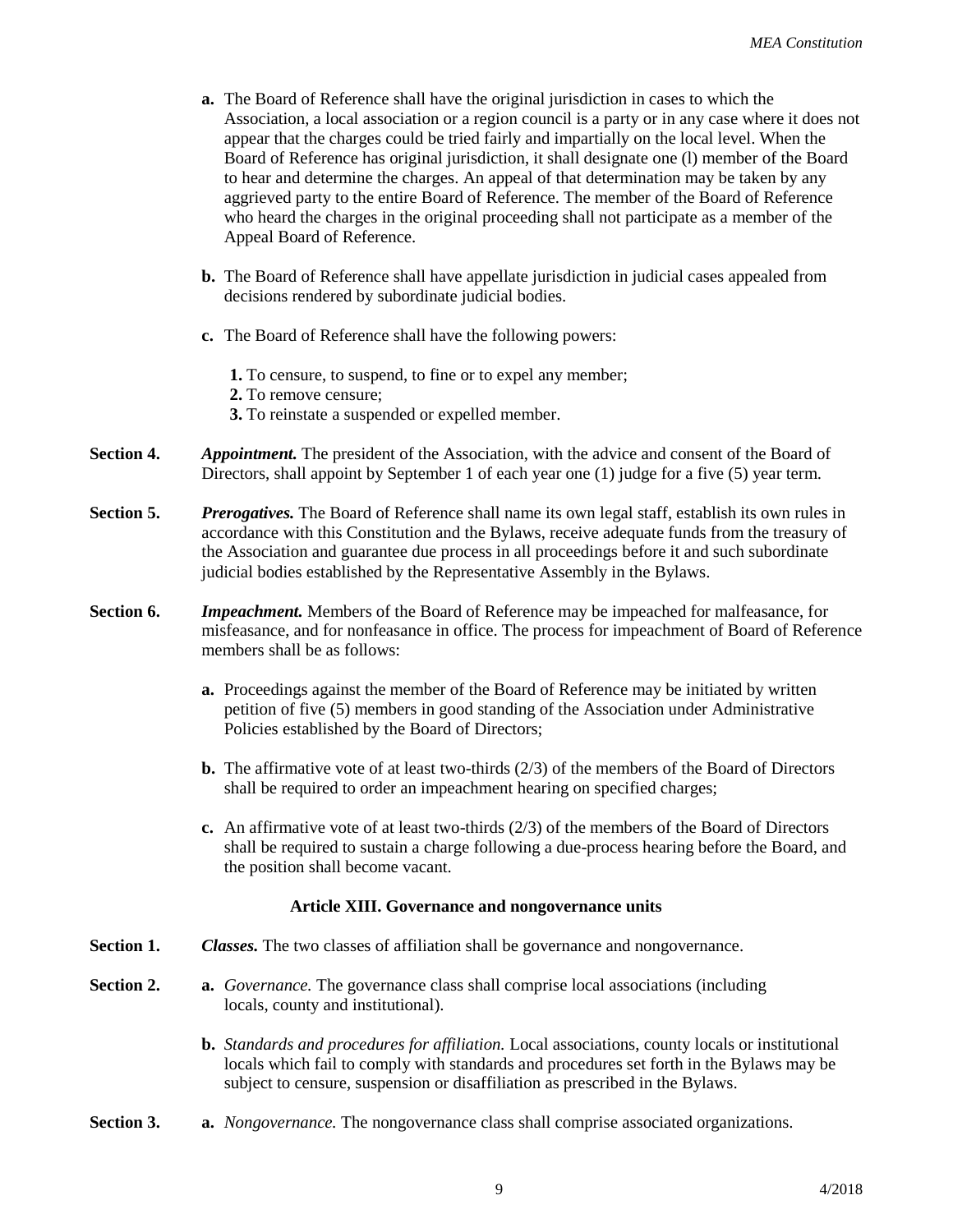- **b.** *Affiliation.* Any organization, active in the field of education and statewide in its membership and activities shall be eligible to become an associated organization of the Michigan Education Association/NEA. Any such organization may petition the MEA Board of Directors to be designated as an associated organization of the Association. Petitions accepted by the MEA Board of Directors shall be presented at the Representative Assembly. If the Assembly accepts the petition, the associated organization shall be entitled to the rights and privileges within the Michigan Education Association/NEA, which are enumerated in the Bylaws.
- **c.** *Relationships.* The Board of Directors of the Association shall be responsible for the establishment of policies and procedures to facilitate cooperative relationships among all associated organizations.
- **d.** *Disaffiliation.* An associated organization shall have the right to disaffiliate in accordance with provisions of the MEA Bylaws.

#### **Article XIV. MEA/NEA affiliation**

**Section 1.** *Affiliation.* The Michigan Education Association/NEA and its eligible units shall affiliate with the National Education Association.

## **Section 2.** *Allocation of delegate.*

- **a**. Allocation of delegate credentials to state affiliates shall be based on the ratio of 1:1,000 active members within the state.
- **b.** Allocation of delegate credentials to local affiliates shall be based on the ratio of 1:150 active members or major fraction thereof. Local affiliates within a state may join together to form membership units of one hundred fifty (150) or more for the purpose of representation.
- **c.** The Bylaws shall define the term *Minority Persons, 3-1(g)*. It is the intent of the MEA to encourage Minority Persons,  $3-1(g)$  participation in the NEA Representative Assembly.

# **Section 3.** *Election of Delegates*

- **a.** The delegates allotted to the MEA/NEA shall be distributed and elected in accordance with the Administrative Policies.
- **b.** Members of the NEA Representative Assembly shall be elected in accordance with the oneperson/one-vote principle. Specific exceptions to the application of this principle may be set forth in this Constitution, Bylaws and Administrative Policies.
- **c.** Election to executive office or to the Board of Directors shall constitute election to the NEA Representative Assembly.
- **d.** Election of delegates to the NEA Representative Assembly shall be by secret ballot for each individual office. The NEA members within each region shall be eligible to vote.

#### **Section 4. NEA state directors**

**a.** The NEA state directors shall be elected at the MEA Representative Assembly according to procedures prescribed by the Board of Directors and the NEA Bylaws.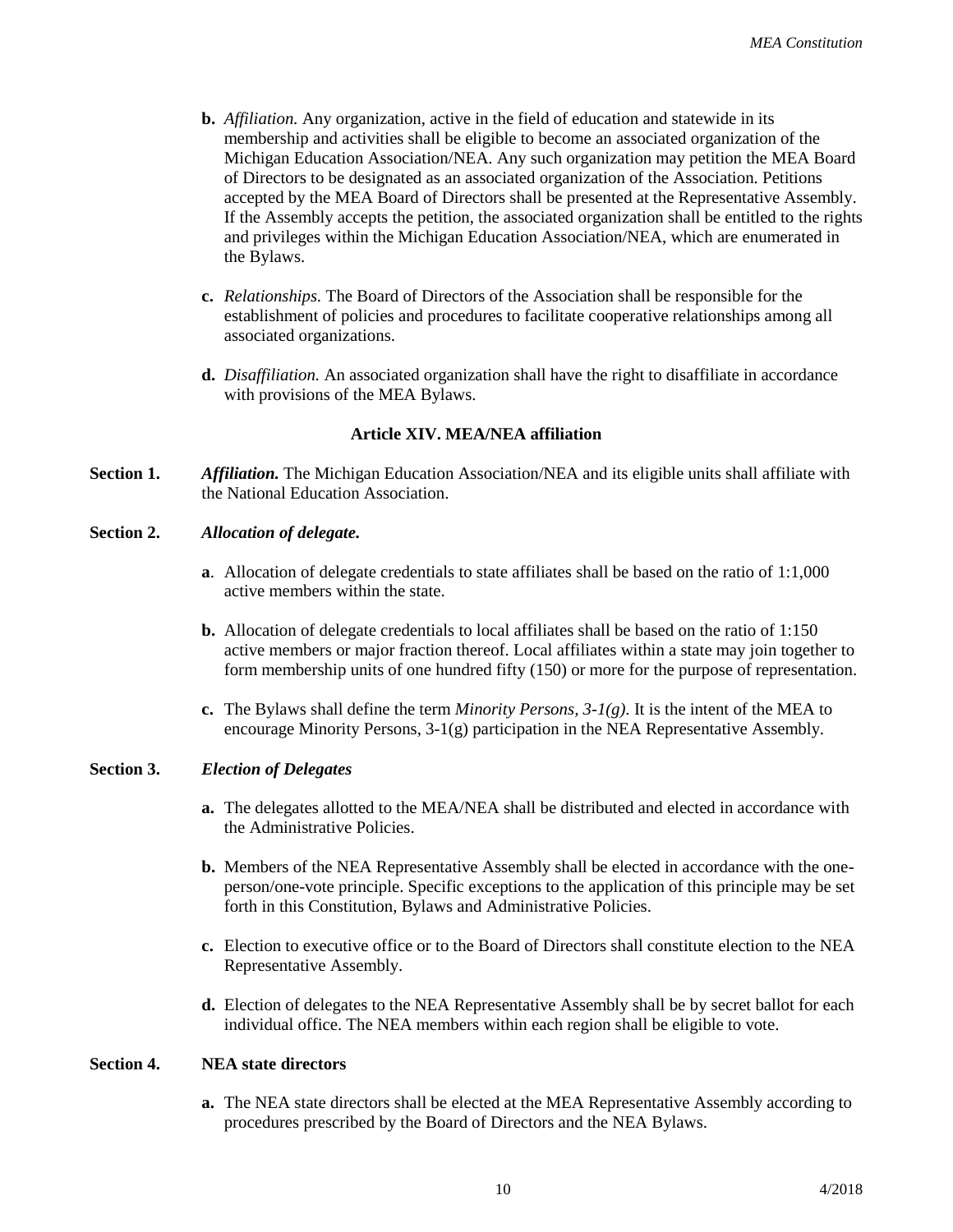- **b.** Alternates to the NEA state directors shall be elected at the MEA Representative Assembly according to procedures prescribed in the MEA Bylaws, Administrative Policies and NEA Bylaws.
- **c.** Vacancies in the office of NEA state directors shall be filled by the MEA Board of Directors until the next Representative Assembly, at which time an election shall be held to fill the position for the remainder of the unexpired term.
- **d.** Elected NEA state directors and alternate NEA state directors may be recalled for just cause according to procedures established in the Bylaws of the Association.

## **Article XV. Direct legislation**

- **Section 1.** Active members in good standing of the Association shall have the power to propose and adopt measures, called the initiative, and the power to approve or reject actions of the Representative Assembly or Board of Directors, called the referendum.
- **Section 2.** *Initiative.* Procedures under the initiative shall be as set forth in the Bylaws and Administrative Policies of the Association. To invoke the initiative, petitions signed by at least ten percent (10%) of the active members in good standing in at least one-half (1/2) of the total number of regions shall be required, provided that the total number of signatures represents at least ten percent (10%) of the total active membership in good standing. Any measure proposed by initiative petition shall be either adopted or rejected without amendment by the next Representative Assembly following publication of the measure, provided a regular meeting of the Representative Assembly is scheduled within sixty (60) days of such publication. In the event that a regular meeting of the Representative Assembly does not occur within that sixty (60) day period, or in the event that the measure is rejected by the Representative Assembly, the measure proposed by initiative shall be submitted to the active membership in good standing of the Association as provided in the Bylaws.
	- **a.** *Popular referendum.* Procedures under the referendum shall be set forth in the Bylaws and Administrative Policies of the Association. The power of referendum shall not extend to actions establishing or related to establishment of membership fees. To invoke the referendum, petitions signed by at least fifteen percent (15%) of the active members in good standing in at least one-half ( $1/2$ ) of the total number of regions shall be required provided that the total number of signatures represents at least ten percent (10%) of the total active membership in good standing. Referendum petitions containing the required number of signatures shall be filed within sixty (60) days of the date the action being referred to the membership was taken.
	- **b.** *Legislative referendum.* The Board of Directors or the Representative Assembly may refer any of their actions to the active membership in good standing of the Association upon resolution by two-thirds (2/3) of the respective body. Voting on legislative referendum shall be as provided in the Bylaws.
- **Section 4.** *Amendment or repeal.* Any action adopted through initiative or referendum process by the members of the Association in good standing may be repealed or amended by an affirmative vote of two-thirds (2/3) of those members elected to any subsequent Representative Assembly.

#### **Article XVI. Amendments**